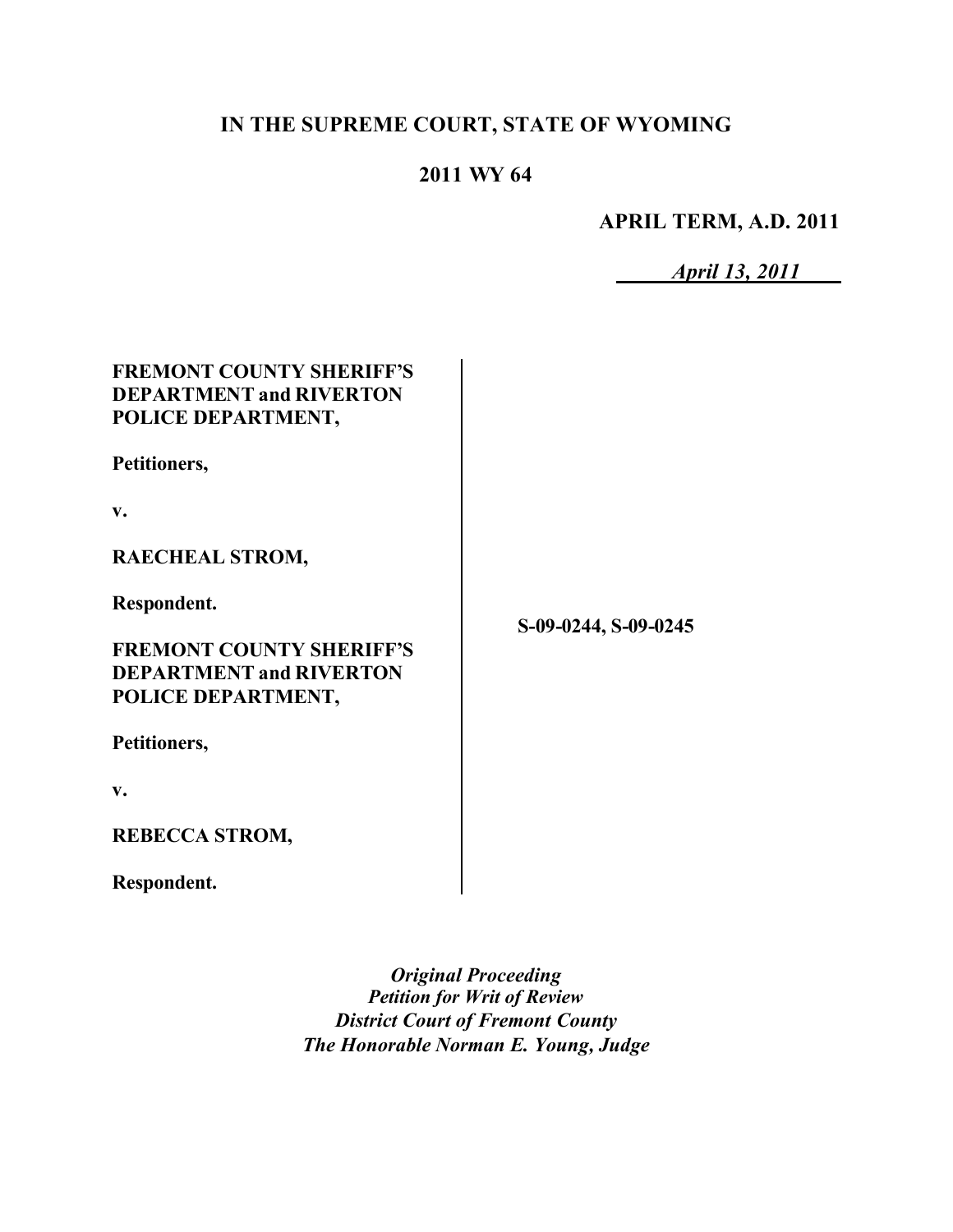#### *Representing Petitioners:*

Richard Rideout of Law Offices of Richard Rideout, P.C., Cheyenne, Wyoming

#### *Representing Respondent Rebecca Strom:*

John H. Robinson and Richard R. Jamieson of Jamieson & Robinson, LLC, Casper, Wyoming. Argument by Mr. Robinson.

#### *Representing Respondent Raecheal A. Strom:*

Laurence W. Stinson and Dawn R. Scott of Bonner Stinson, P.C., Cody, Wyoming. Argument by Mr. Stinson.

*Before KITE, C.J., and GOLDEN, HILL, VOIGT, and BURKE, JJ.*

*GOLDEN, J., delivers the opinion of the Court; VOIGT, J., files a specially concurring opinion.*

**NOTICE: This opinion is subject to formal revision before publication in Pacific Reporter Third. Readers are requested to notify the Clerk of the Supreme Court, Supreme Court Building, Cheyenne, Wyoming 82002, of any typographical or other formal errors so that correction may be made before final publication in the permanent volume.**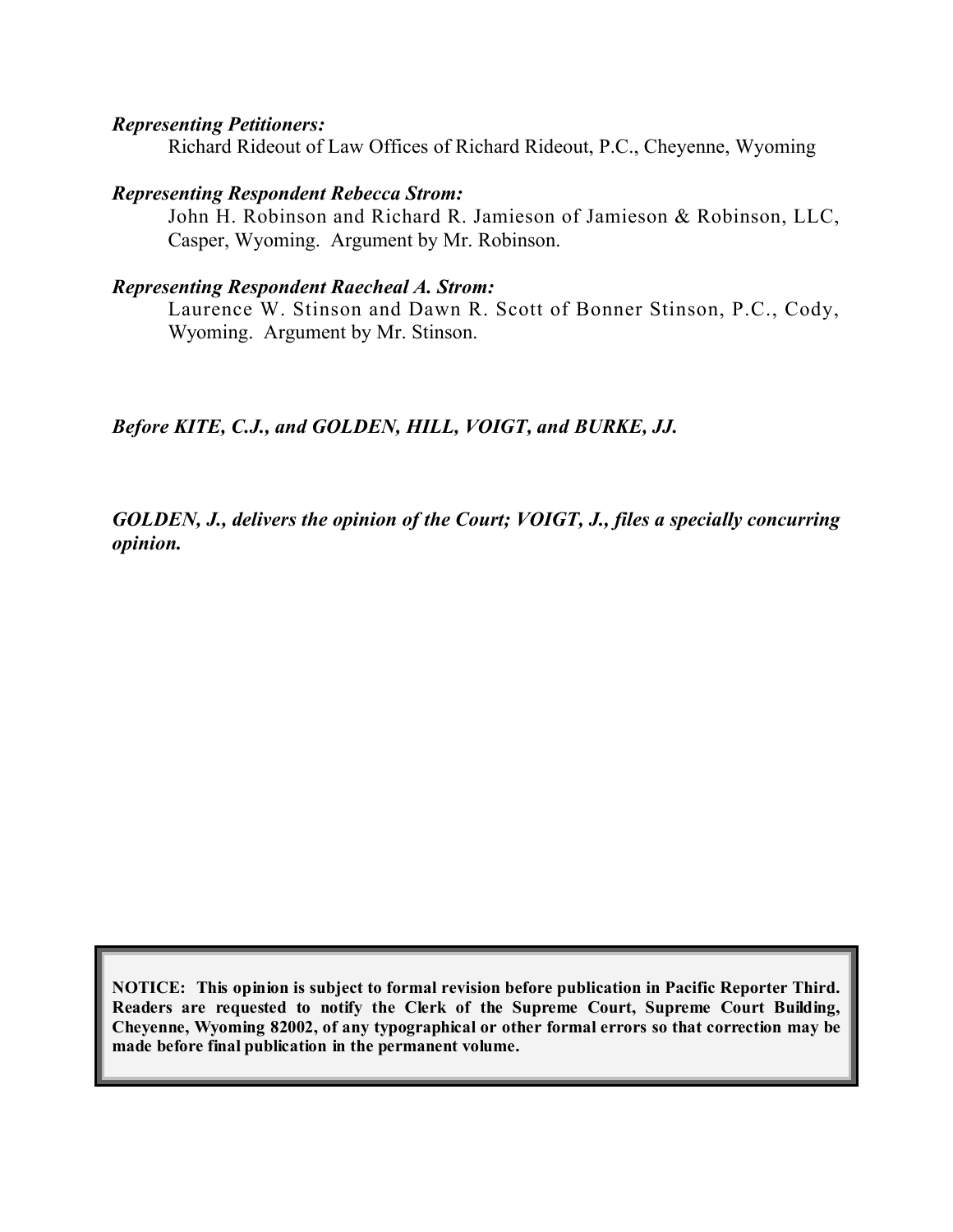#### **GOLDEN**, Justice.

[¶1] The two appeals consolidated for decision in this opinion arise out of two negligence cases arising under the Wyoming Governmental Claims Act, Wyo. Stat. Ann. §§ 1-39-101 through 121 (LexisNexis 2009), in which the petitioner governmental entities seek interlocutory review of the district court's order denying their motions to dismiss the respondents' amended complaints for alleged jurisdictional pleading deficiencies. Our recent decision in *Brown v. City of Casper, et al.,* 2011 WY 35, 248 P.3d 1136 (Wyo. 2011), which was followed by *Madsen v. Bd. of Trustees of Memorial Hospital of Sweetwater County, Wyoming*, 2011 WY 36, 248 P.3d 1151 (Wyo. 2011); and *Gess v. Flores,* 2011 WY 48, 249 P.3d 715 (Wyo. 2011), is controlling authority to affirm the district court's order denying the motions to dismiss and permitting the respondents to amend their complaints to allege the dates on which they presented their notices of claims and to allege that their claims were signed under penalty of perjury in compliance with the signature and certification requirements of Article 16, Section 7, of the Wyoming Constitution, such amendments to relate back to the date of filing of the original complaints in accordance with W.R.C.P. 15(c).

### **ISSUE**

[¶2] The petitioner governmental entities state this issue:

Whether a complaint which was filed within one year of presenting a notice of claim as required by the Wyoming Governmental Claims Act, but which failed to allege compliance with the Act and the constitutional requirements, can be amended after the one year deadline to allege such compliance and whether that amendment "relates back" to the date of the filing of the original complaint, when as a matter of law the district court did not have subject matter jurisdiction at the time the action was filed.

## **FACTS**

[¶3] Sisters Raecheal and Rebecca Strom were injured on November 7, 2004, when the vehicle in which they were riding was struck inside the city limits of Riverton, Wyoming, by a vehicle driven by Amber Groves, who was fleeing at an excessive rate of speed from pursuing law enforcement officers of the Fremont County Sheriff's Department and the Riverton Police Department. Between October 19 and 24, 2006, Raecheal and Rebecca each timely presented their individual written notice of claim signed under penalty of perjury to the petitioner governmental entities as required by Wyo. Stat. Ann. § 1-39- 113(a) and Article 16, Section 7, of the Wyoming Constitution. Each sister timely filed suit, Raecheal filing hers on October 5, 2007, and Rebecca filing hers on October 17,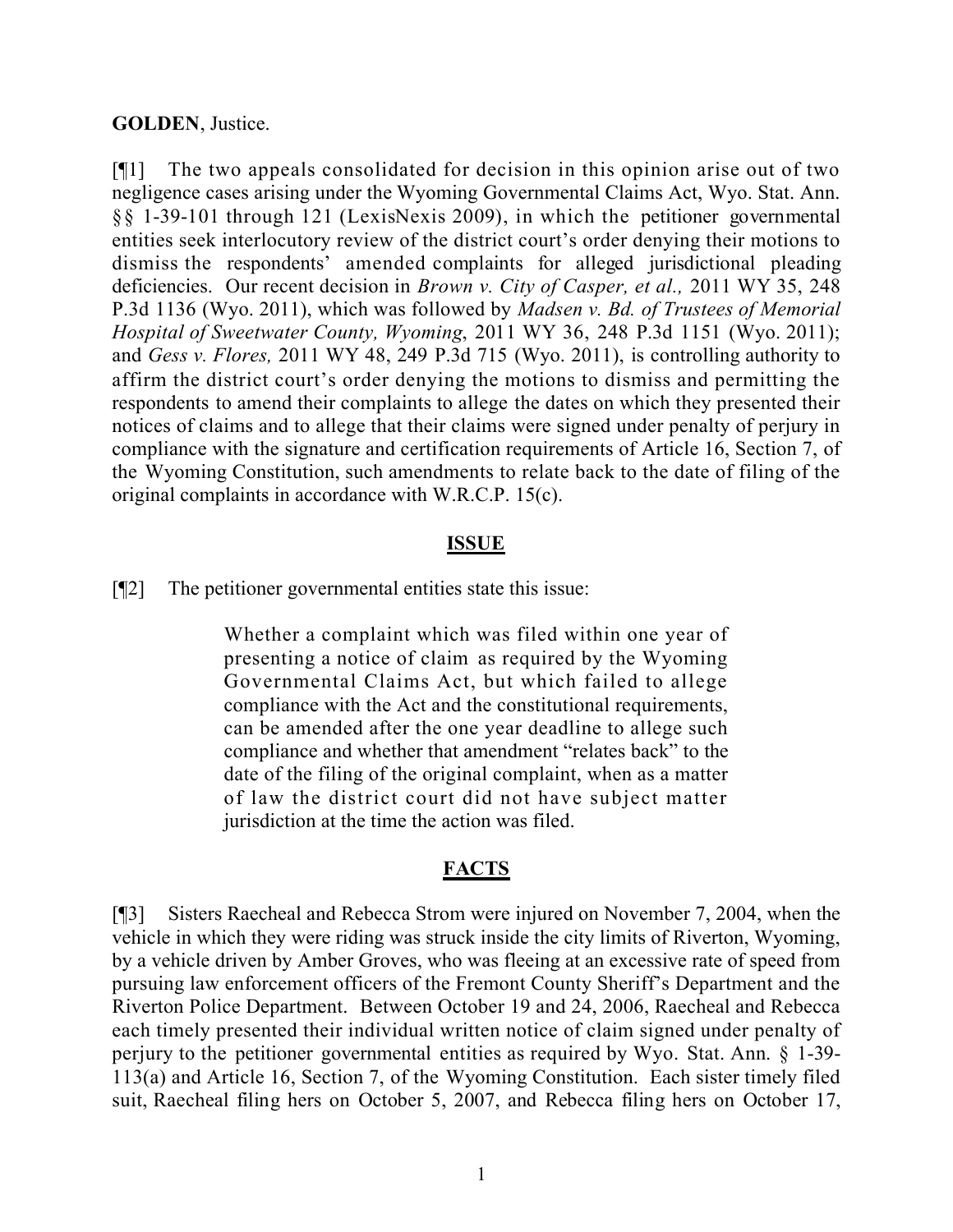2007, as required by the one-year statute of limitations in Wyo. Stat. Ann. § 1-39-114. Although each sister's original complaint alleged that a notice of claim had been presented, as required by *Board of Trustees of the University of Wyoming v. Bell*, 662 P. 2d 410, 415 (Wyo. 1983), *overruled by Brown v. City of Casper, et al.,* 2011 WY 35, 248 P.3d 1136 (Wyo. 2011), each original complaint did not meet the requirement of alleging the date of filing of the notice of claim. *Amrein v. Wyoming Livestock Bd.*, 851 P.2d 769 (Wyo. 1993), *overruled by Brown v. City of Casper, et al.,* 2011 WY 35, 248 P.3d 1136 (Wyo. 2011). In this regard, Raecheal's original complaint did not allege any date, and Rebecca's original complaint alleged an incorrect date of November 22, 2006, instead of the correct date of October 19, 2006. Although each original complaint alleged that the notice of claim was "under the penalty of perjury," each did not specifically allege compliance with Article 16, Section 7, of the Wyoming Constitution, as that provision was not recited in either original complaint. *Beaulieu v. Florquist*, 2004 WY 31, ¶ 15, 86 P.3d 863, 868-69 (Wyo. 2004), *overruled by Brown v. City of Casper, et al.,* 2011 WY 35, 248 P.3d 1136 (Wyo. 2011).

[¶4] Each sister filed an amended complaint, Raecheal filing hers on November 26, 2007, and Rebecca filing hers on December 12, 2007. Both amended complaints were filed after expiration of the one-year statute of limitations of  $\S$  1-39-114. Each amended complaint alleged the correct date of presentation of the notice of claim, but each did not specifically allege compliance with the constitutional provision. The petitioner governmental entities filed motions to dismiss the amended complaints. On August 31, 2009, the district court denied those motions and, pursuant to W.R.C.P.  $15(c)(2)$ , permitted the sisters to file second amended complaints to cure the pleading deficiencies with the amendments to relate back to the date of filing of the original complaints.

[¶5] Each sister filed second amended complaints which met all three of the allegation requirements. The petitioner governmental entities again filed motions to dismiss those amended complaints. On November 16, 2009, the district court again denied those motions. The petitioner governmental entities timely filed their petition for writ of review which this Court granted, and this Court consolidated the two cases for purposes of briefing, oral argument, and decision.

## **DISCUSSION**

[¶6] Our recent decision in *Brown v. City of Casper, et al.,* 2011 WY 35, 248 P.3d 1136 (Wyo. 2011), which was followed by *Madsen v. Board of Trustees of Memorial Hospital of Sweetwater County, Wyoming*, 2011 WY 36, 248 P.3d 1151 (Wyo. 2011); and *Gess v. Flores,* 2011 WY 48, 249 P.3d 715 (Wyo. 2011), is controlling authority to affirm the district court's order denying the petitioner governmental entities' motions to dismiss and permitting the respondent sisters to amend their complaints to allege the dates of presentation of their notices of claims and to allege that their notices of claims were signed under penalty of perjury in compliance with the signature and certification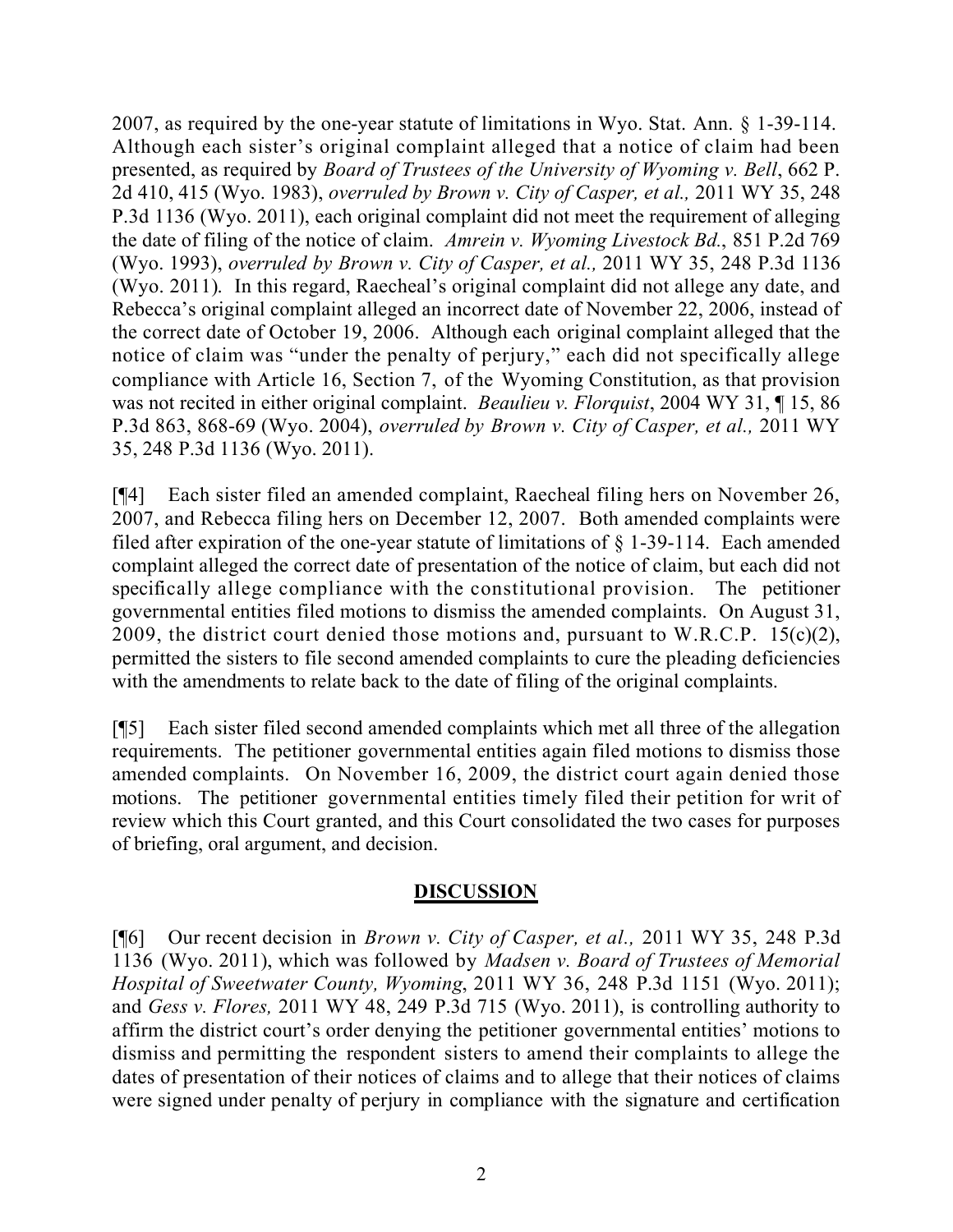requirements of Article 16, Section 7, of the Wyoming Constitution. In *Brown* we recognized that, pursuant to the pertinent constitutional and statutory provisions governing claims and actions against the governmental entities, the district courts have subject matter jurisdiction to hear and decide actions brought against such entities, whether or not compliance with those provisions is alleged, if a notice of claim complying with the requirements of those provisions has been presented to the appropriate governmental entity. District courts also have jurisdiction to permit the amendment of a complaint to allege presentation of a notice of claim complying with the statute and constitution when such a notice was in fact timely presented. *Brown,* ¶ 44, 248 P.3d at 1146-47. We held that, in accordance with W.R.C.P. 15(c), the amendment of a complaint to allege compliance with the constitutional and statutory requirements relates back to the date of the filing of the original complaint.

[¶7] The district court's rulings in the instant litigation correctly follow our decision in *Brown*. Consequently, we affirm.